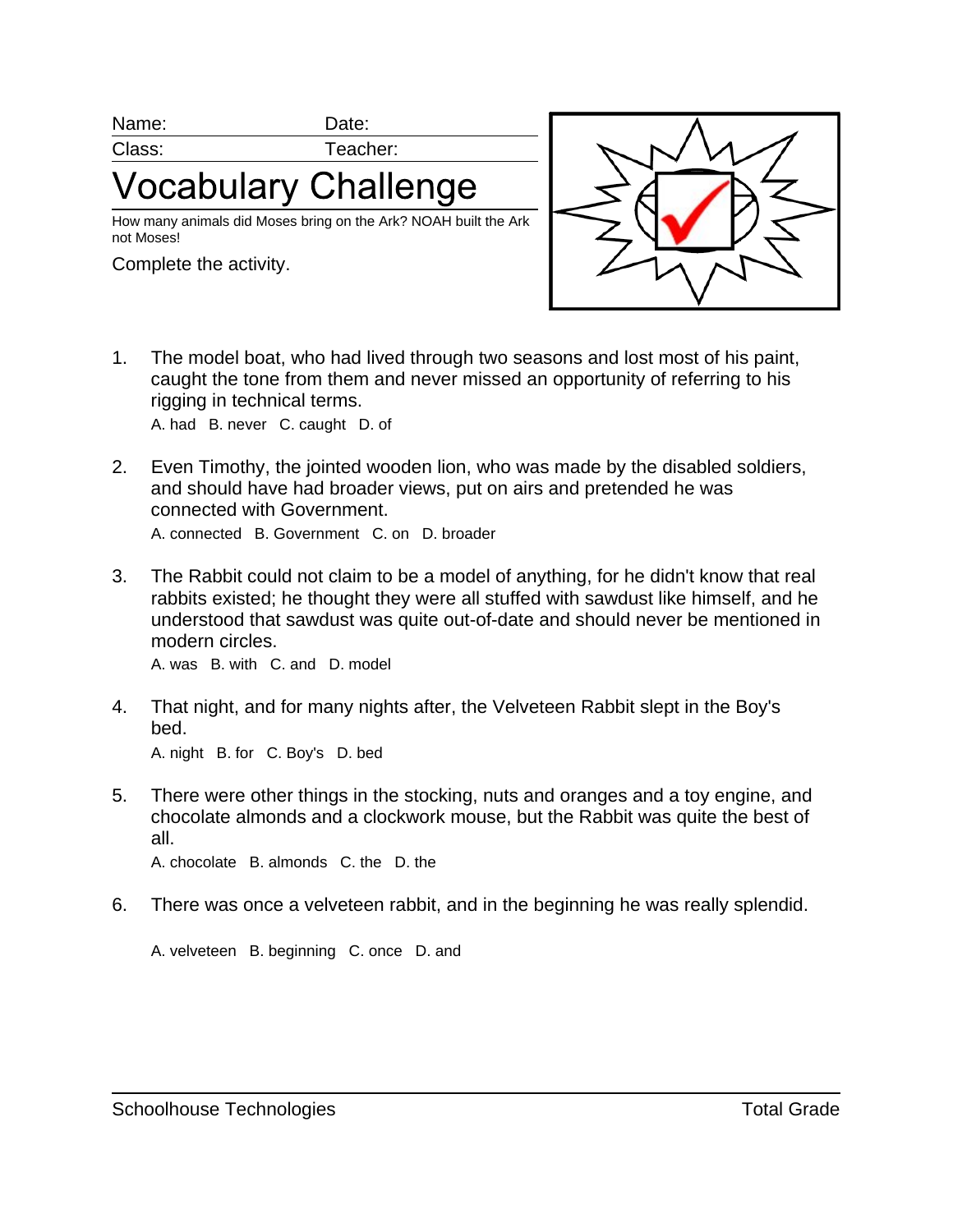7. Between them all the poor little Rabbit was made to feel himself very insignificant and commonplace, and the only person who was kind to him at all was the Skin Horse.

A. was B. Horse C. and D. poor

- 8. The Skin Horse had lived longer in the nursery than any of the others. A. lived B. Skin C. than D. any
- 9. For at least two hours the Boy loved him, and then Aunts and Uncles came to dinner, and there was a great rustling of tissue paper and unwrapping of parcels, and in the excitement of looking at all the new presents the Velveteen Rabbit was forgotten.

A. a B. looking C. parcels D. Velveteen

10. He was wise, for he had seen a long succession of mechanical toys arrive to boast and swagger, and by-and-by break their mainsprings and pass away, and he knew that they were only toys, and would never turn into anything else.

A. was B. pass C. else D. knew

- 11. For a long time he lived in the toy cupboard or on the nursery floor, and no one thought very much about him. A. on B. toy C. thought D. long
- 12. And they had splendid games together, in whispers, when Nana had gone away to her supper and left the night-light burning on the mantelpiece. A. had B. the C. Nana D. they
- 13. At first he found it uncomfortable, for the Boy hugged him very tight, and sometimes he rolled over on him, and sometimes he pushed him so far under the pillow that the Rabbit could scarcely breathe. A. so B. sometimes C. very D. him
- 14. He was fat and bunchy, as a rabbit should be; his coat was spotted brown and white, he had real thread whiskers, and his ears were lined with pink sateen.

A. ears B. rabbit C. he D. should